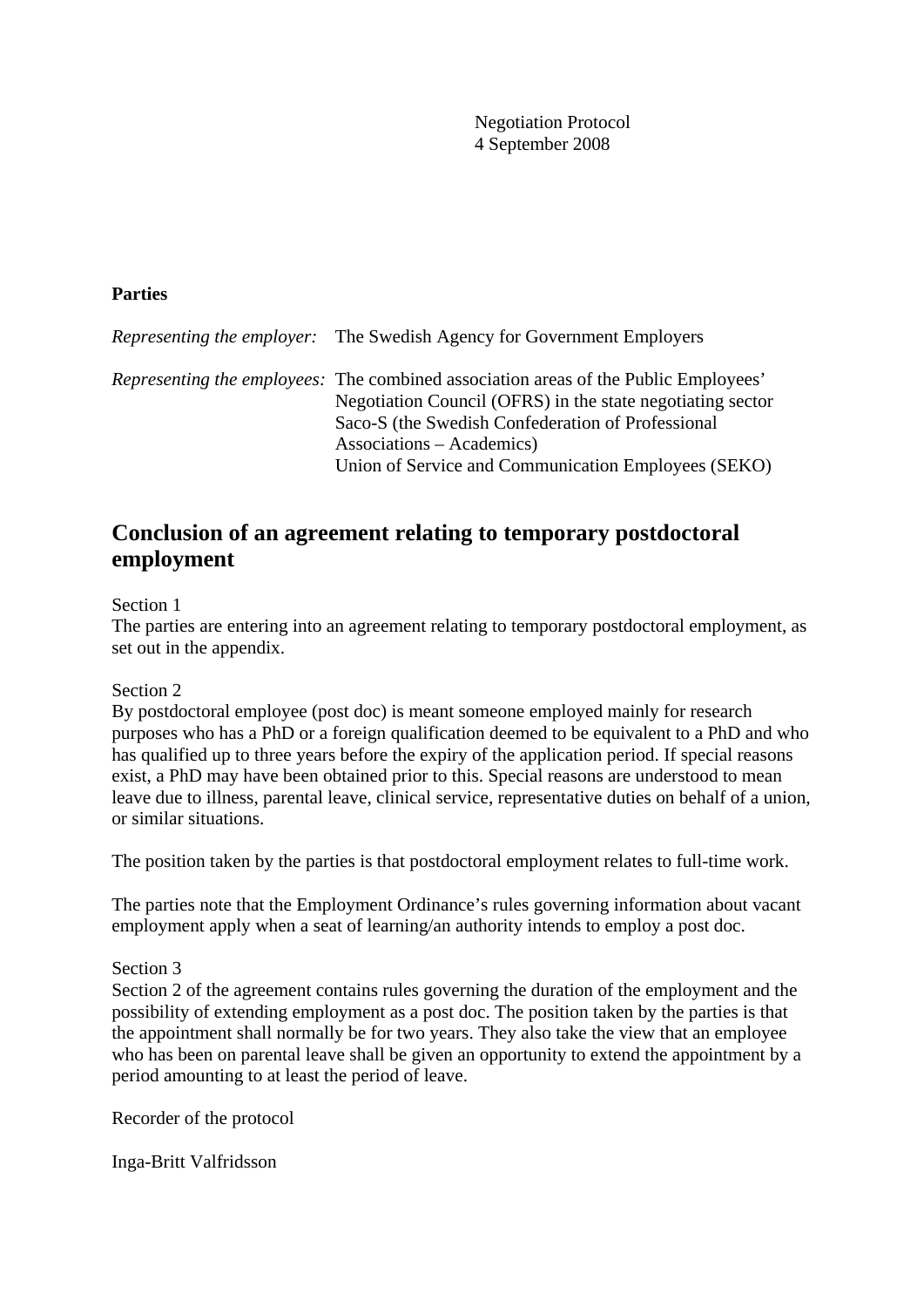| Approved on 15 September 2008<br>The Swedish Agency of<br><b>Government Employers</b> | Approved on 15 September 2008<br>The combined association areas of the Public<br>Employees' Negotiation Council (OFRS)<br>in the state negotiating sector |
|---------------------------------------------------------------------------------------|-----------------------------------------------------------------------------------------------------------------------------------------------------------|
| Nils Henrik Schager                                                                   | Peter Steiner                                                                                                                                             |
| Approved on 15 September 2008<br>Saco-S                                               | Approved on 12 September 2008<br>Union of Service and Communication<br>Employees (SEKO)                                                                   |
| Björn Birath                                                                          | Helen Thornberg                                                                                                                                           |